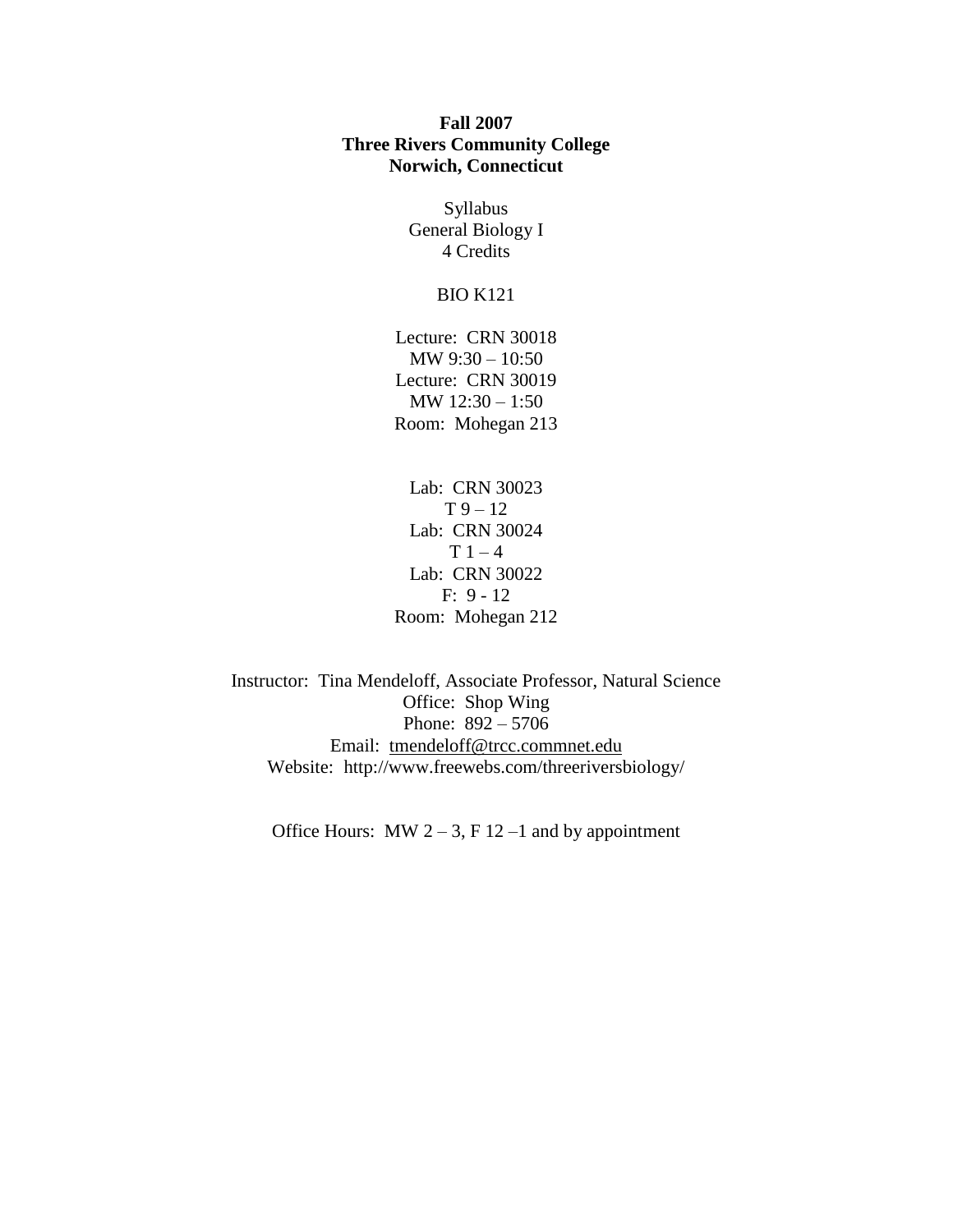# **Required Texts**

- Biology by Sylvia Mader, McGraw-Hill Publisher,  $9<sup>th</sup>$  Edition, 2007, Customized for Three Rivers *Bring your text to all classes and labs*.
- Biology Lab Manual by Sylvia Mader, McGraw-Hill Publisher,  $9<sup>th</sup>$  Edition, 2007 Some labs or parts of labs will be based on hand-outs that you will be given prior to the lab.

**Course Description**: This course is an introduction to the major principles and concepts of modern biology. Topics to be covered include molecular and cellular biology, cell division, cellular transport systems, cellular metabolism, specialization and differentiation of both plant and animal cells and modern genetics.

**Course Rationale**: The rationale of this course is to aid the student in developing an understanding of (1) biological science as it may be related to other disciplines, (2) life processes and interrelationships between man and other organisms, (3) the interdependence of all life forms and the natural laws operating that ensure the stability of life and (4) current biological concerns such as pollution, overpopulation, and genetic engineering.

## **Attendance**

Instructional staff assigned to all sections of credit-bearing courses at Three Rivers are required to take attendance at each class meeting and retain records of attendance for at least three calendar years. The manner in which attendance is taken is determined by the professional discretion of the instructor. In certain instances attendance records are furnished to the Financial Aid Office and the International Student Advisor.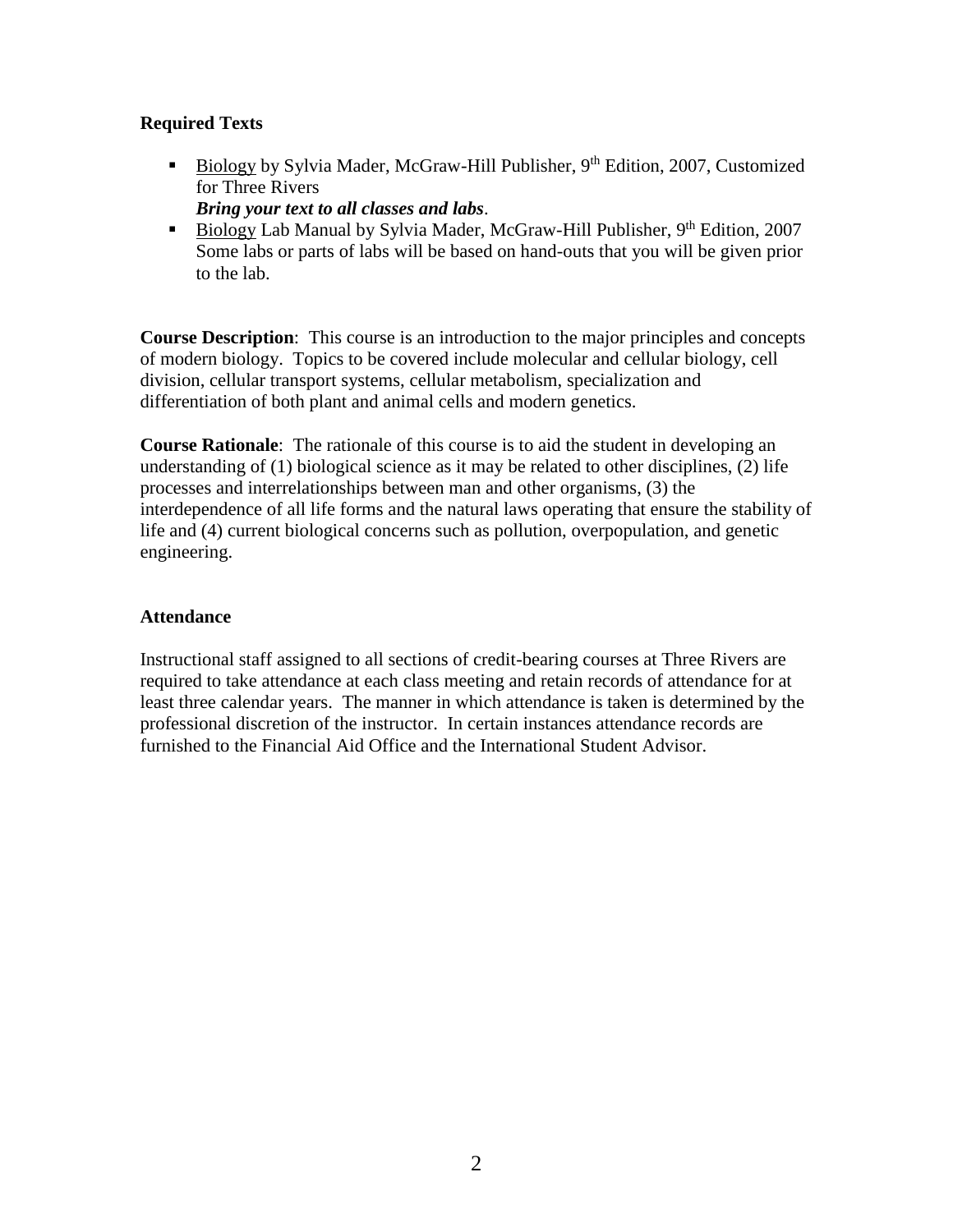# **Course Objectives**

The student will:

- Be able to describe the requirements of life
- Be able to describe the characteristics of life shared by all organisms
- Be able to describe the scientific method through examples
- Be able to identify the principle elements that make up the body and give their chemical symbols
- Demonstrate knowledge of atomic structure and its relationship to the interaction of atoms to form molecules
- Demonstrate knowledge of ionic, covalent, and hydrogen bonds and give examples of each
- Be able to describe the types of organic and inorganic compounds found in the body
- Be able to define pH in terms of hydrogen ion concentration and be able to identify any given pH as acid, alkaline or neutral; describe how pH changes are minimized by buffers
- Demonstrate knowledge of cell organelles and their functions
- Demonstrate knowledge of various mechanisms of active and passive transport relative to the plasma membrane
- Demonstrate knowledge of mitosis and meiosis
- Demonstrate knowledge of the types of tissues and their functions in both plants and animals
- Be able to define anabolic and catabolic metabolism
- Be able to explain the photosynthetic process
- Be able to define the term enzyme and explain the composition, classification and function of enzymes
- Be able to explain the role of genes in inheritance and how they are passed from one generation to the next
- Demonstrate knowledge of the Mendelian laws of genetics
- Demonstrate knowledge of the various forms of gene interaction
- Be able to discuss some common forms of human genetic disease
- Be able to explain the role of DNA and RNA in inheritance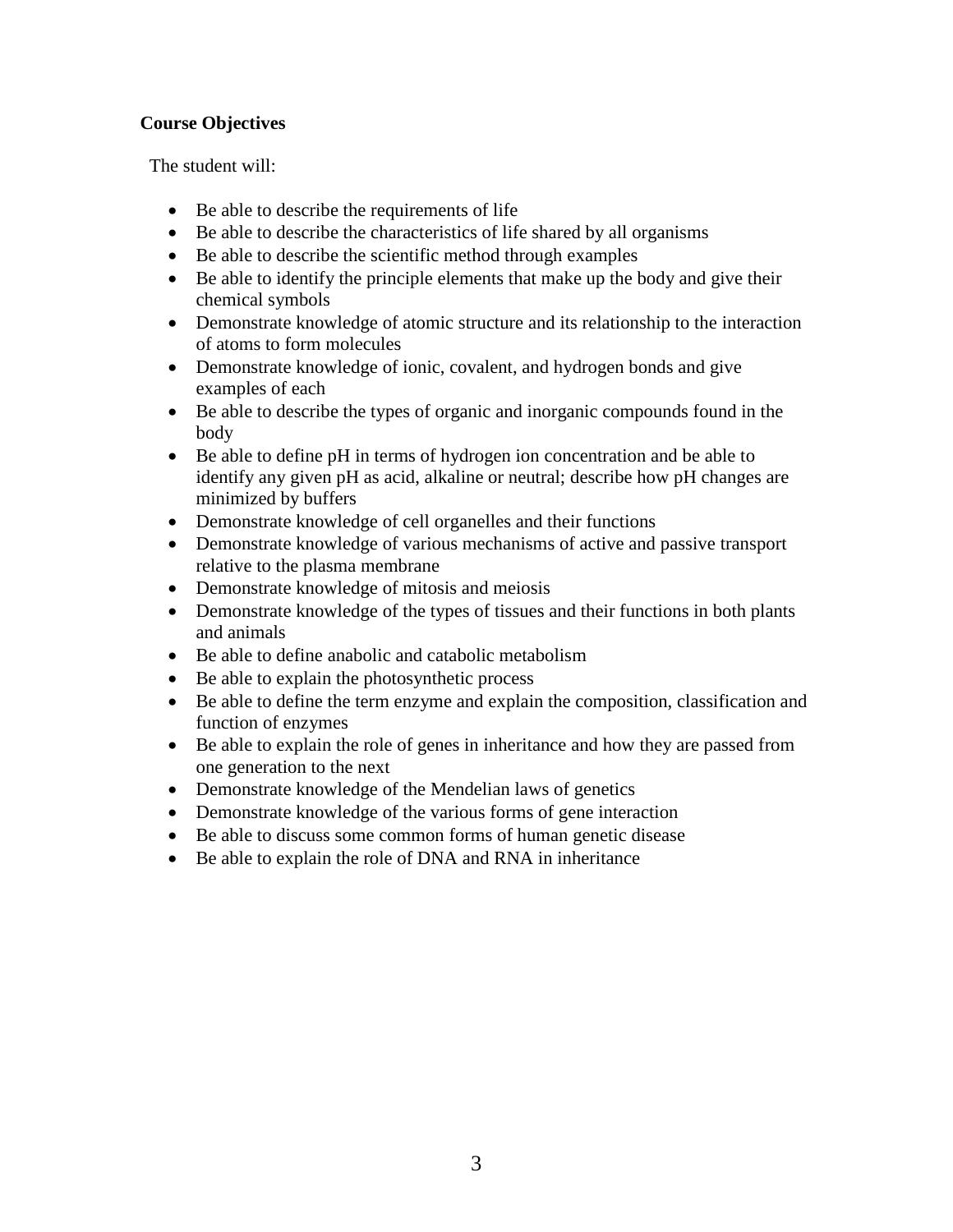## **Course Outline**

- I. The Cell, Chapters 2 8
	- A. Basic Chemistry
	- B. The Chemistry of Organic Molecules
	- C. Cell Structure and Function
	- D. Membrane Structure and Function
	- E. Metabolism: Energy and Enzymes
	- F. Photosynthesis
	- G. Cellular Respiration
- II. The Genetic Basis of Life, Chapters 9 16
	- A. The Cell Cycle and Cellular Reproduction
	- B. Meiosis and Sexual Reproduction
	- C. Mendelian Patterns of Inheritance
	- D. Chromosomal Patterns of Inheritance
	- E. DNA Structure and Functions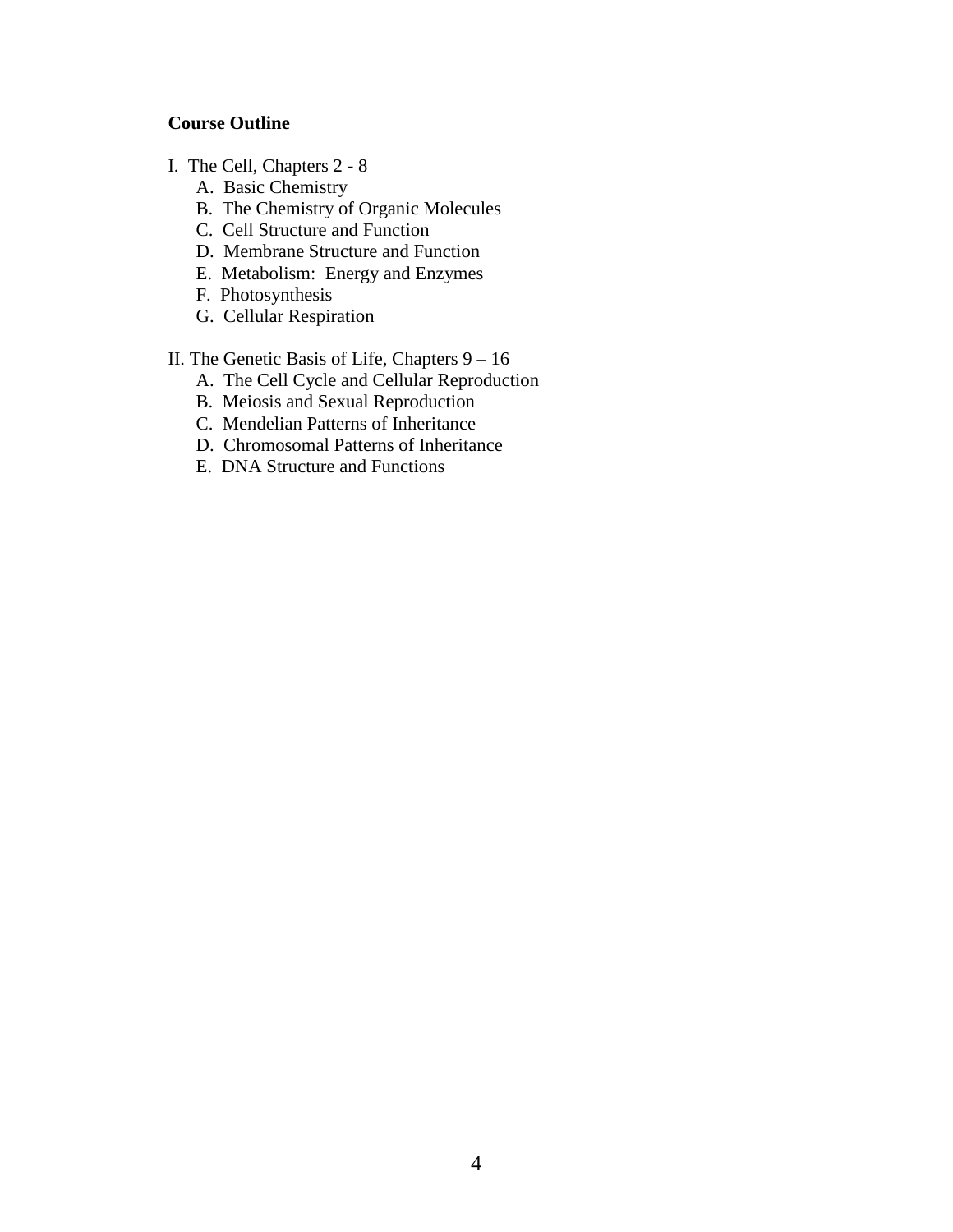## **Methods of Evaluation**

#### 1. Lecture Quizzes

You will have four lecture quizzes, each with a maximum of 20 multiple choice and/or true-false questions. The lowest of the four grades will be dropped. The remaining three grades will be averaged and count as one lecture exam grade.

I use Scantron answer forms (bubble sheets) for quizzes. **BRING #2 PENCILS AND ERASERS ON QUIZ DAYS.**

## 2. Lecture Exams

You will have four lecture exams, each with a maximum of 100 multiple choice and/or true-false questions. The five lecture exam grades will be averaged and count as 75% of your grade for the course.

I use Scantron answer forms (bubble sheets) for exams. **BRING #2 PENCILS AND ERASERS ON EXAM DAYS.**

## 3. Lab Practicals

You will have four lab practicals, each with a maximum of 50 short answer questions. The four lab practical grades will be averaged and count as 25% of your grade for the course.

All quizzes, exams, and lab tests (practicals) will be scaled.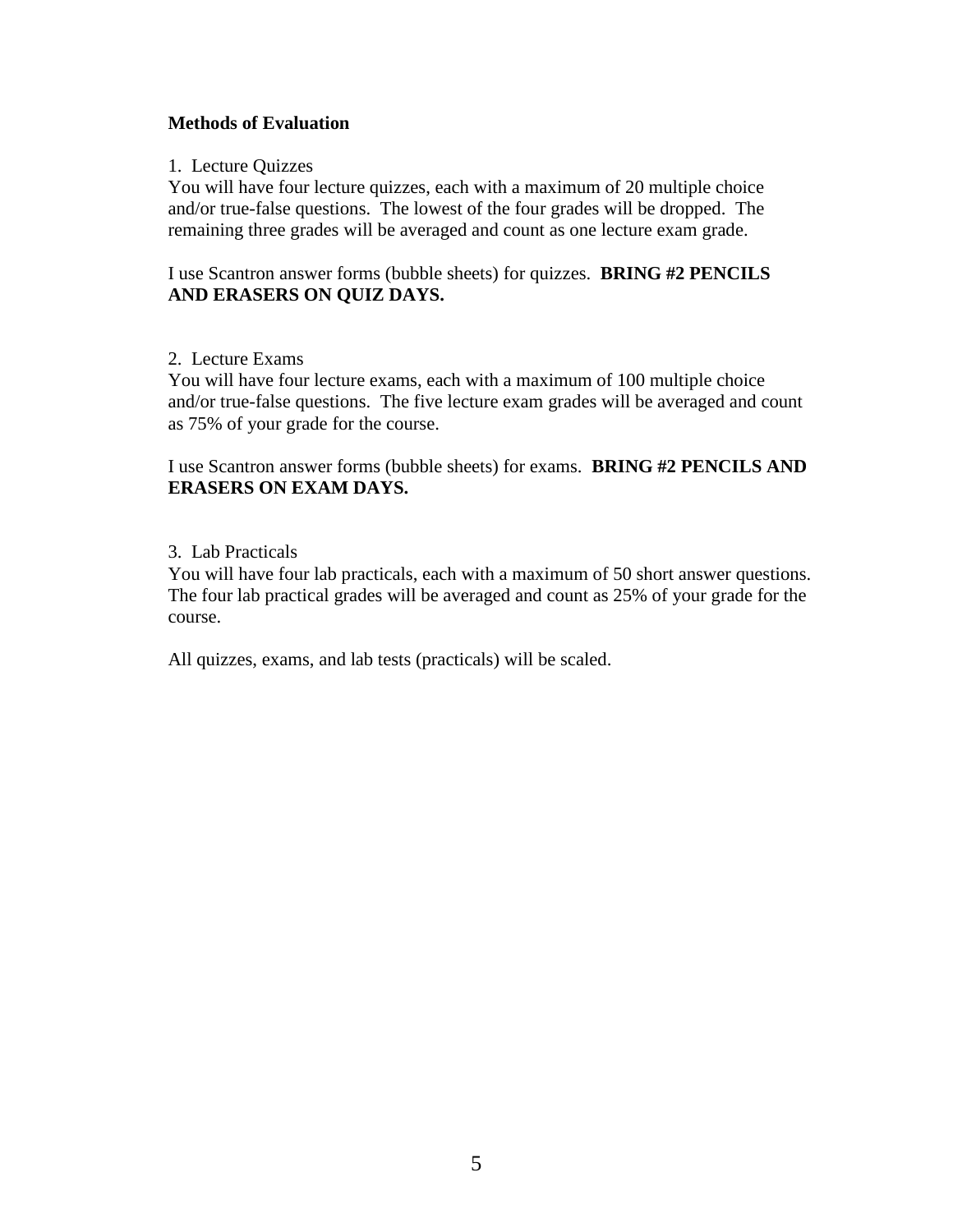Lecture Schedule:

MON August 27

TUES August 28

WED August 29

FRI August 31

# MON September 3 LABOR DAY, COLLEGE CLOSED

WED September 5

MON September 10

WED September 12 *QUIZ I*

MON September 17

WED September 19 *EXAM I*

MON September 24

WED September 26

MON October 1

WED October 3

MON October 8 COLUMBUS DAY, NO CLASSES

WED October 10

MON October 15

WED October 17

MON October 22

WED October 24

MON October 29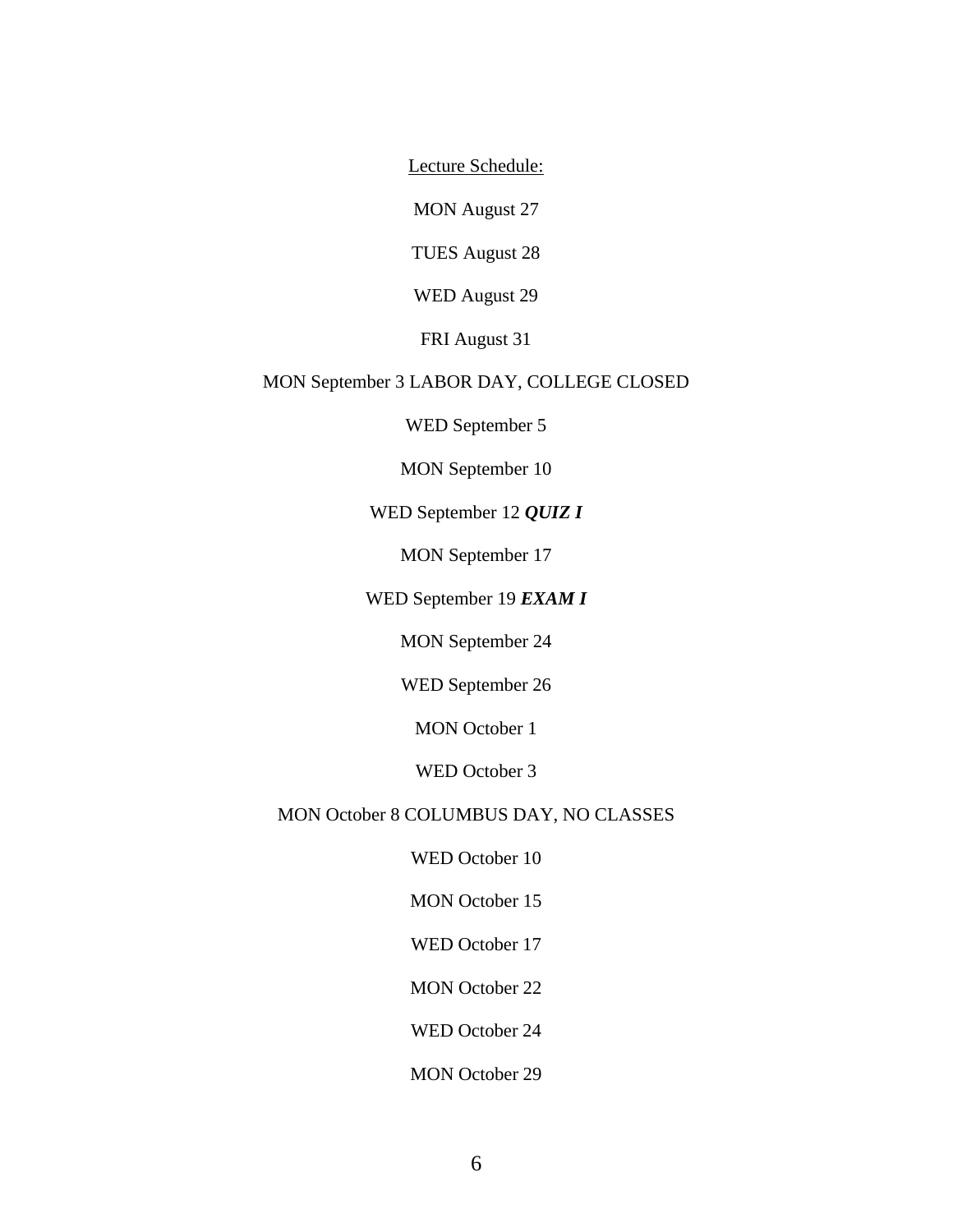WED October 31

MON November 5

WED November 7

MON November 12

WED November 14

MON November 19

## WED November 21 SUPPLEMENTAL SESSION **We Will Be Having Class**

MON November 26

WED November 28

MON December 3 LAST DAY TO WITHDRAW

WED December 5

MON December 10 LAST DAY OF CLASSES

WED December 12 SUPPLEMENTAL SESSION **We Will Be Having Class**

MON December 17 SUPPLEMENTAL SESSION **We Will Be Having Class**

WED December 19 LAST DAY OF THE SEMESTER *EXAM IV*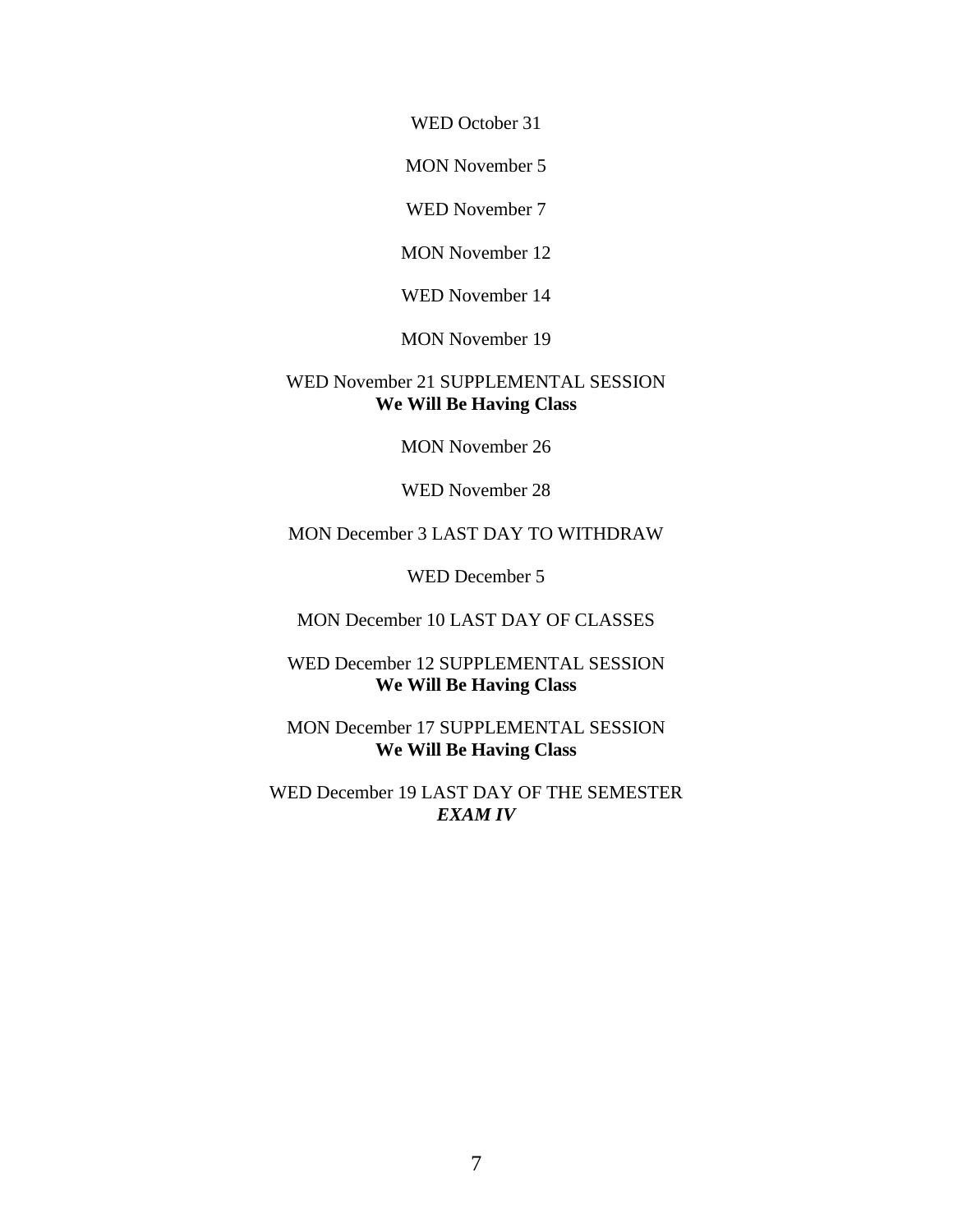# Lab Schedule, TUESDAYS (MW 12:30 Lecture):

September 4

September 11

September 18

September 25

October 2

October 9

October 16

October 23

October 30

November 6

November 13

## November 20 NO LAB

November 27

December 4

December 11 SUPPLEMENTAL *LAB TEST IV*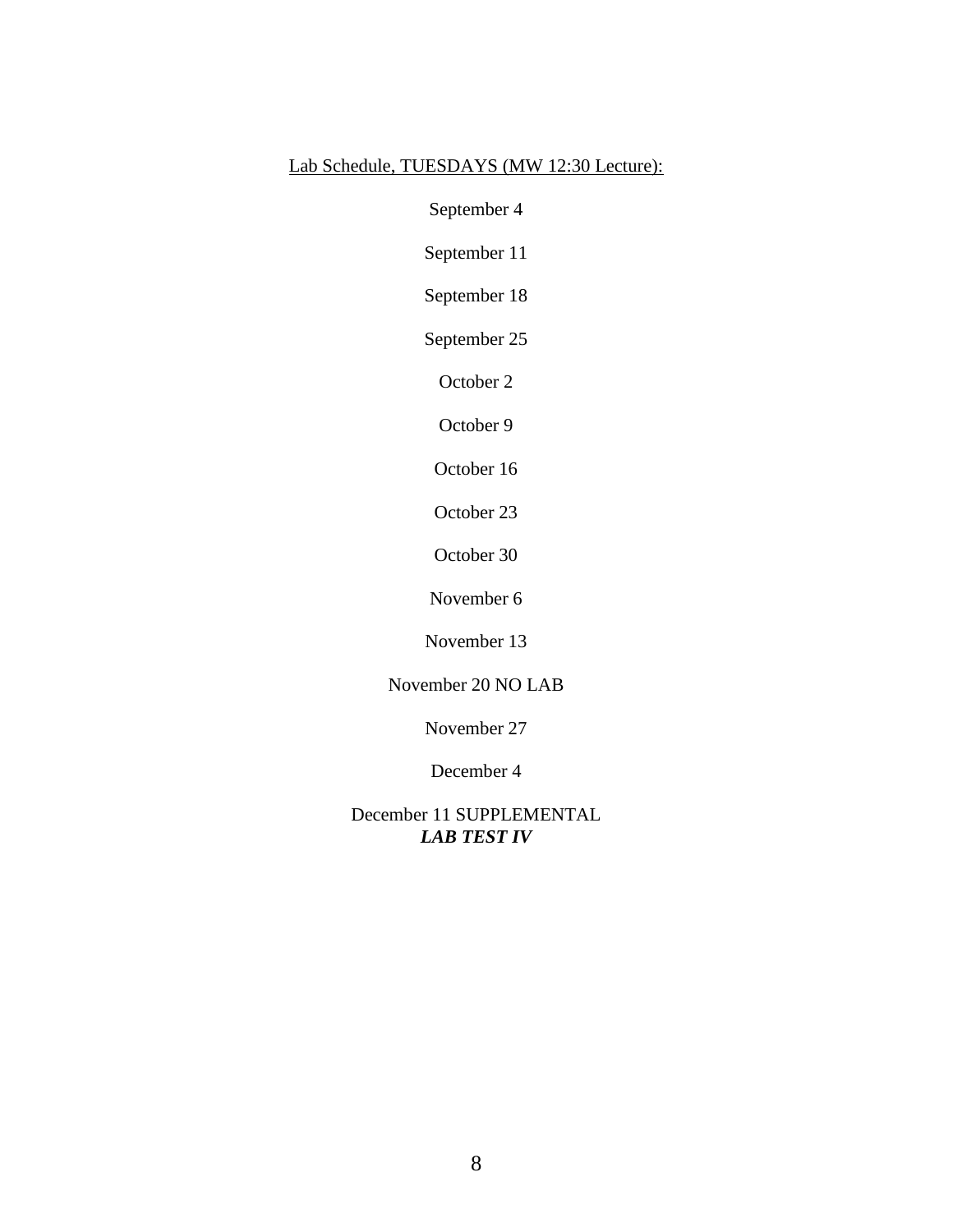#### Lab Schedule, FRIDAYS (MW 9:30 Lecture):

September 7

September 14

September 21

September 28

October 5

October 12

October 19

October 26

November 2

November 9

November 16

#### November 23 THANKSGIVING BREAK, COLLEGE CLOSED

November 30

December 7

December 14 SUPPLEMENTAL *LAB TEST IV*

Make-ups for all exams, quizzes and lab tests (practicals) will be determined on an individual basis. *If you do not call or email me you must take the make-up on the day you return to class.* The rationale for allowing a make-up is based on fairness to the rest of the class in terms of amount of time for study.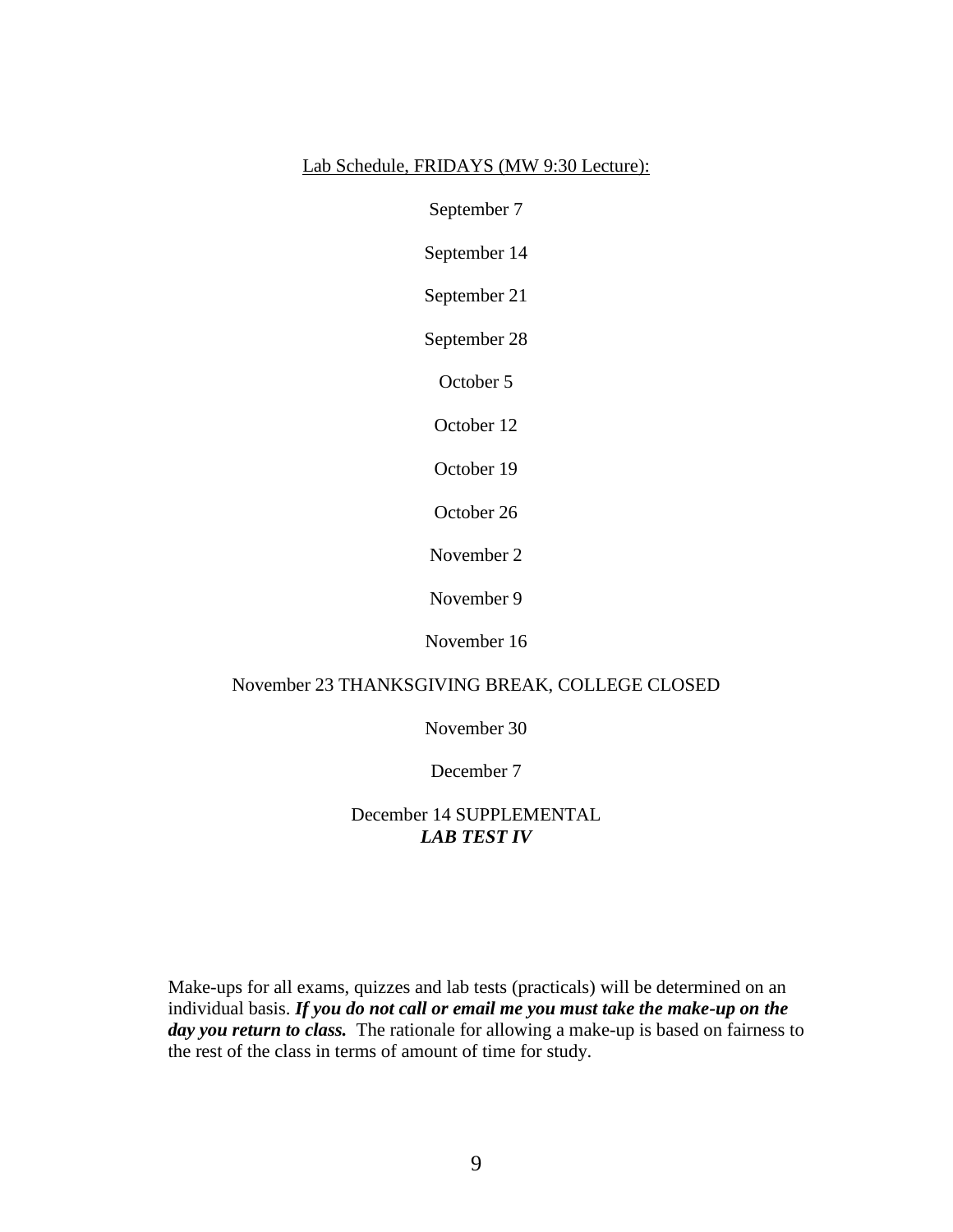#### **Final Grade Scale**:

 $92.56 - 100 = A$  $89.56 - 92.55 = A$  $85.56 - 89.55 = B +$  $82.56 - 85.55 = B$  $79.56 - 82.55 = B$  $75.56 - 79.55 = C +$  $72.56 - 75.55 = C$  $69.56 - 72.55 = C$  $65.56 - 69.55 = D+$  $62.56 - 65.55 = D$  $59.56 - 62.55 = D$  $0.00 - 59.55 = F$ 

#### **Academic Integrity Policy**

Academic integrity is essential for a useful education. Failure to act with integrity severely limits a person's ability to succeed in the classroom and beyond. Academic dishonesty erodes the legitimacy of every degree awarded by the college. In this class and in the course of your academic career, present only your best work, clearly document the sources of the material you use from others, and act at all times with honor.

Please see Three River's catalog and/or website for a fuller explanation of the school's academic integrity policy.

#### **College Withdrawal Policy**

Students have the option of withdrawing from a course prior to the  $11<sup>th</sup>$  week of class without the instructor's signature and prior to the  $14<sup>th</sup>$  week of class (April 23<sup>rd</sup>) with the instructor's or advisor's signature. A student must initiate the withdrawal by calling 892-5756 or submitting a withdrawal form to the Registrar's Office.